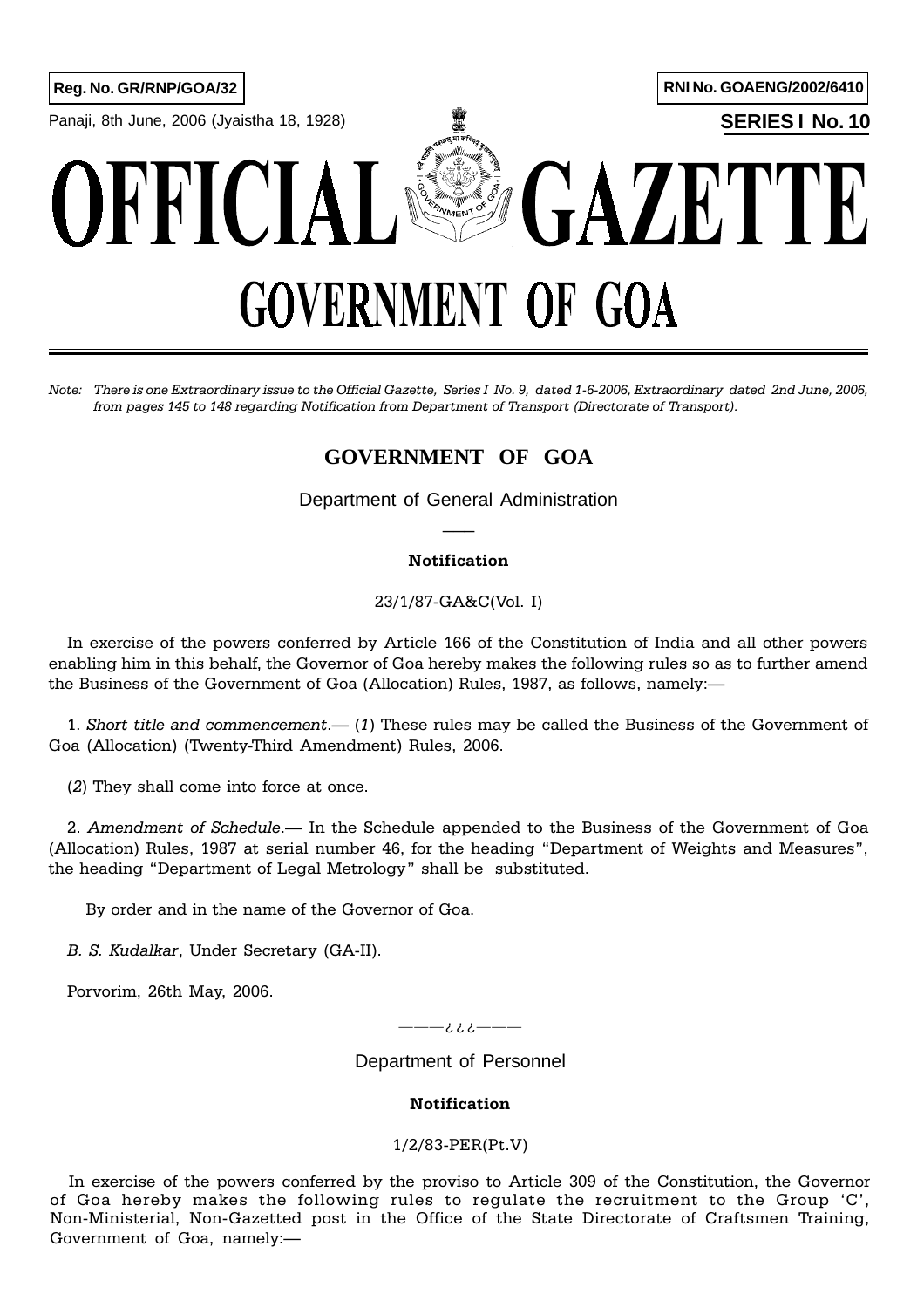1. Short title, application and commencement.  $(1)$  These rules may be called the Government of Goa, State Directorate of Craftsmen Training, Group 'C', Non-Ministerial, Non-Gazetted post, Recruitment Rules, 2006.

(2) They shall apply to the post specified in column (1) of the Schedule to these rules (hereinafter called as the "said Schedule").

(3) They shall come into force from the date of their publication in the Official Gazette.

2. Number, classification and scale of pay.— The number of posts, classification of the said post and the scale of pay attached thereto shall be as specified in columns (2) to (4) of the said Schedule:

Provided that the Government may vary the number of posts in column (2) of the said Schedule from time to time subject to exigencies of work.

3. Method of recruitment, age limit and other qualifications.— The method of recruitment to the said post, age limit, qualifications and other matters connected therewith shall be as specified in columns (5) to (13) of the said Schedule.

4. Disqualification.— No person who has entered into or contracted a marriage with a person having a spouse living or who, having a spouse living, has entered into or contracted a marriage with any person, shall be eligible for appointment to the service:

Provided that the Government may, if satisfied that such marriage is permissible under the personal law applicable to such person and the other party to the marriage and that there are other grounds for so doing, exempt any person from the operation of this rule.

5. Power to relax. Where the Government is of the opinion that it is necessary or expedient so to do, it may, by order, for reasons to be recorded in writing, relax any of the provisions of these rules with respect to any class or category of persons.

6. Saving. Nothing in these rules shall affect reservations, relaxation of age limit and other concessions required to be provided for Scheduled Castes and other special categories of persons in accordance with the orders issued by the Government from time to time in that regard.

By order and in the name of the Governor of Goa.

Yetindra M. Maralkar, Joint Secretary (Personnel).

Porvorim, 16th May, 2006.